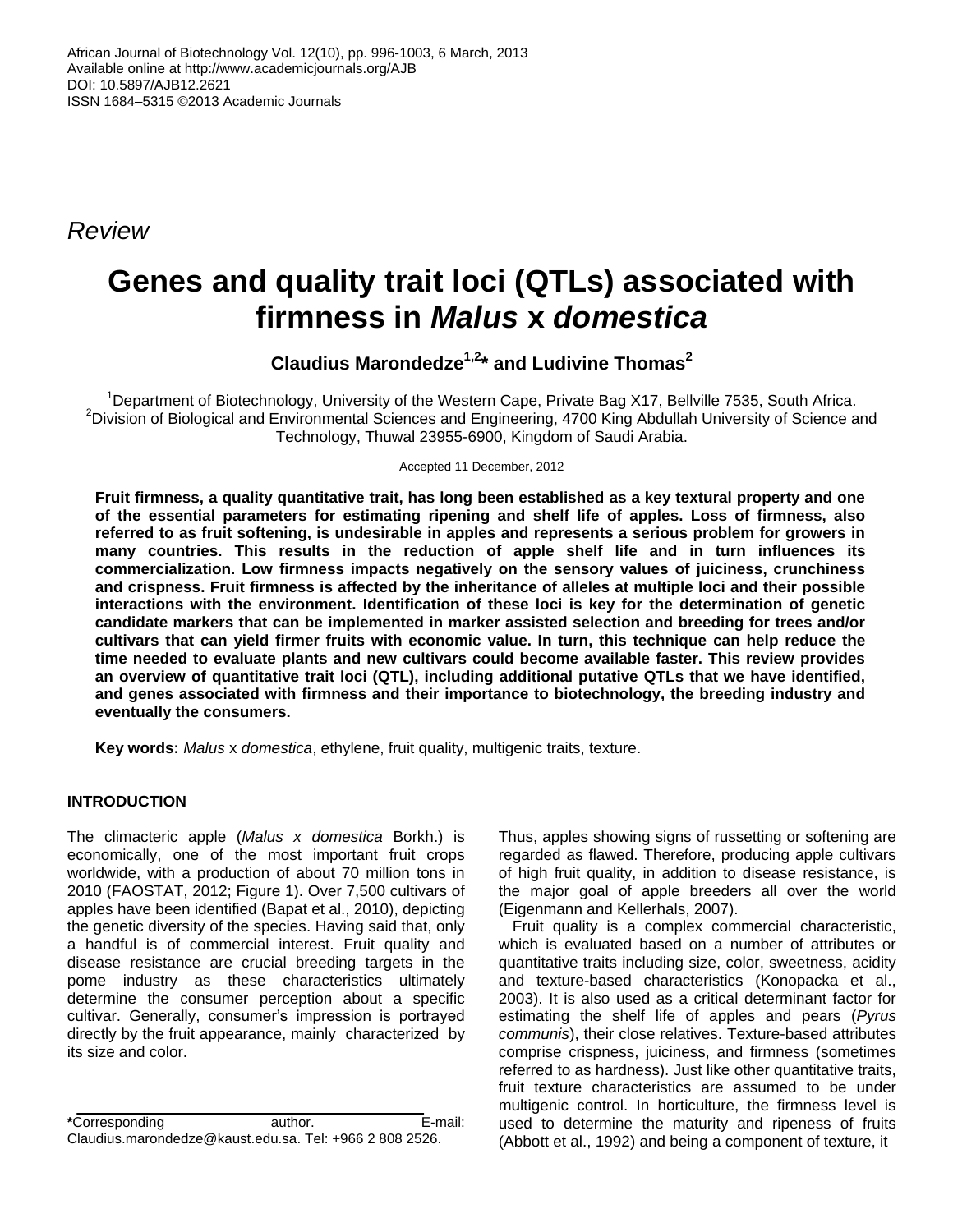

data (http://faostat.fao.org/). This may include official, semi-official or estimated data.

influences the sensory perception of fruits by consumers (Harker et al., 2002; Surmacka-Szczesniak, 2002). Altogether, fruit firmness and ripening, contribute significantly towards perishability of climacteric fruits.

Fruit firmness is a developmentally programmed ripening process (Seymour et al., 2002) and its assessment, also known as fruit pressure test or penetrometer test, is commonly performed using a puncture test (Magness and Taylor, 1925). Additionally, firmness can be assessed using the HyperSpectral Imaging system, a more reliable and non-destructive technique based on the diffraction of infrared light (Lu et al., 2000; Lu, 2007). Noteworthy, the level of firmness differs from one cultivar to another and is also dependent upon the environmental conditions (Konopacka and Plocharski, 2004). This difference in firmness levels

indicate that the rate at which cellular structural modifications occur, involving solubilization and depolymerization of pectins as well as hemicelluloses, differs among cultivars and more importantly, that the nature, timing and extent of the modification of the cell wall polysaccharides also varies (Rose et al., 1998; Brummell and Harpster, 2001).

In tomato (*Solanum lycopersicum*), a model system for fruit ripening, the role of the cell wall modifying enzymes such as  $\beta$ -galactosidase, polygalacturonase, pectin methylesterase, expansin and xyloglucan endotransglycosylase in fruit firmness or softening has been extensively studied using genetically engineered mutant lines (Goulao and Oliveira, 2008). For example, studies using mutant lines lacking  $\beta$ - galactosidase and expansin showed fruit softening reduction in early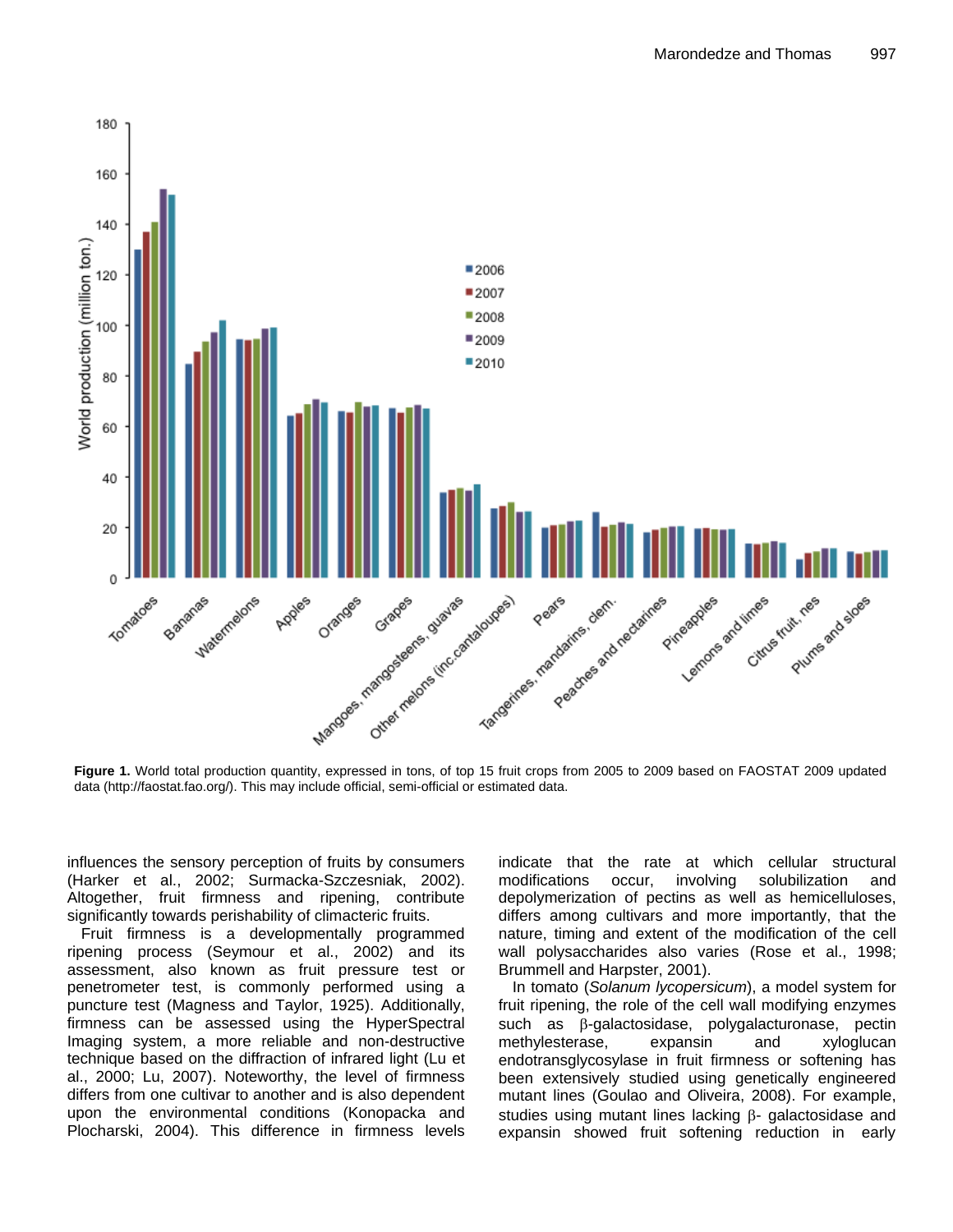ripening (Brummell and Harpster, 2001).

# **CONSUMER PERCEPTION ON FRUIT FIRMNESS**

Major biochemical and sensory changes in texture, color and flavor occur during apple fruit growth and development, ripening and senescence, and even after harvest during storage just like in pear, peach (*Prunus persica*) and apricot (*Prunus armeniaca*). Genetic dissection of these complex processes has fundamental applications in crop improvement and will aid the exploitation and preservation of pome fruit quality from production and processing through to storage and consumption.

Fruits of the Rosaceae family are considered inedible when over-ripe, which is characterized by excessive softening and changes in taste, aroma and skin color (Bapat et al., 2010). Excessive softening is an undesirable characteristic particularly in pomes as it lowers the sensory values for firmness, juiciness, crispness and crunchiness (Abbot et al., 1984; Jaeger et al., 1998), which ultimately reduces consumer acceptability (Liu and King, 1978). Generally, consumers consider texture as a positive quality attribute symbolizing freshness of apples and in turn this contributes to gratification of consumption (Surmacka-Szczesniak, 2002).

For example, the exceptional crispness and juiciness of the 'Honeycrisp' apple greatly accounted for its commercial success (Kilcast and Fillion, 2001). Besides, numerous markets routinely use fruit firmness as a guide to ensure that apples reach the required textural characteristics for customers all year-round (Johnston et al., 2002).

It is also important to note that the physiology and the (bio)-chemistry involved in fruit ripening are irreversible processes and cannot be paused once started. Nevertheless, these processes could be delayed by controlling atmospheric and/or other environmental conditions (Martinez-Romero et al., 2007; Prasanna et al., 2007).

# **INFLUENCE OF ETHYLENE ON FRUIT FIRMNESS**

Apples, like other climacteric fruits, display a sharp increase in endogenous ethylene production during ripening, which contributes to variation in firmness as well as color (Abeles and Biles, 1991). The onset of ethylene production is widely believed to drive key cellular structural modifications leading to the loss of firmness. These changes include modifications of the cell wall structure and composition (Seymour et al., 2002). Other factors influencing firmness include cell to cell cohesion, cell size, cell packing, intercellular spaces and cell turgor pressure (Volz et al., 2003).

Ethylene has been identified as the major hormone that initiates and controls ripening in fleshy fruits (Ross et al., 1992; DeEll et al., 2002; Stella et al., 2007). Slowing down the biosynthesis of ethylene during ripening in fleshy fruits has been the foremost attempt to arrest post harvest deterioration. It is widely believed that the onset of ethylene production during fruit ripening drives key cellular structural changes leading to softening. Further, early and late ripening events in apples were shown to be regulated by differential ethylene concentrations (Johnston et al., 2009). In this study, antisense suppression of apple Md-ACO1 led to a very low ethylene production in fruits and exposure of these fruits to different exogenous ethylene concentrations showed differential ethylene sensitivities by various ripening factors, such as hypanthium softening, ester volatile production and starch degradation. Biochemically, the levels of ethylene production increase proportionally from early harvested fruits to later harvests (Wiersma et al., 2007). It is important to note that just like any other biological process occurring *in vivo*, once ethylene is synthesized, it is almost impossible to delay fruit ripening and softening.

Novel insights into fruit firmness and shelf life control in apple have been reported via a candidate-gene approach investigating the effects of genes involved in ethylene biosynthesis, Md-ACS1, Md-ACO1 and Md-ACS3 (Oraguzie et al., 2004; Costa et al., 2005, 2008; Wang et al., 2009). This approach positioned the Md-ACO1 on the linkage group (LG) 10, genetically connecting ethylene production and apple softening (Costa et al., 2005). Additionally, an allelic variation of a simple sequence repeat within the Md-Exp7 (an expansin apple homolog) gene that mapped on LG01 was associated with fruit softening (Costa et al., 2008).

Furthermore, cultivars homozygous for Md-ACS1-2, coding for 1-aminocyclopropane-1-carboxylate synthase (ACS), an enzyme involved in ethylene biosynthesis, showed an explicit reduction in ethylene production, which correlated with increased firmness and extended shelf life (Sunako et al., 1999). In addition, DNA sequencing showed that a null mutation in Md-ACS3a, Mdacs3a, another ripening-specific ACS gene in the Md-ACS3 family, could not be transcribed (Wang et al., 2009). In this study, it was further observed that apple cultivars either homozygous or heterozygous for both null allelotypes revealed no or very low expression of ripening-related genes leading to longer shelf life on apples. This suggested that Md-ACS3a plays an essential role in the regulation of fruit ripening process in apple, and is possibly a determinant of ethylene synthesis and maintenance of fruit firmness. In the same study, the other two genes in the Md-ACS3 family, Md-ACS3b and Md-ACS3c, were found to possess a transposon-like insertion in their 5' flanking region that is thought to prevent transcription of these genes during ripening. In relation to the latter, a comparative proteomic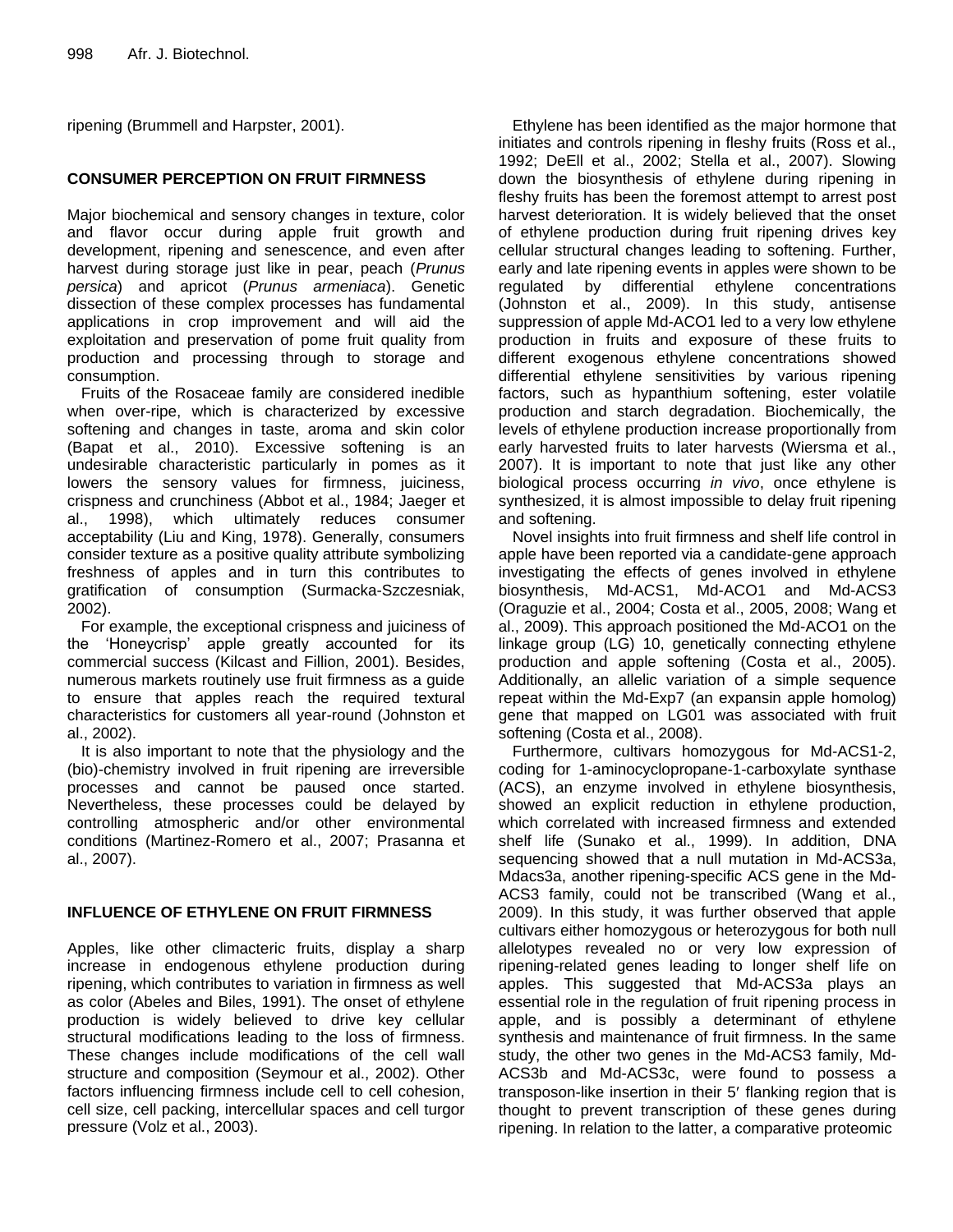study identified a transposase expressed only in the high firmness fruits (Marondedze and Thomas, 2012). This may imply a link between the transposon-like insertion in the 5' flanking region and the transposase in altering the expression of some of the ethylene biosynthesis genes, thus possibly preventing or reducing their expression.

Further attempts towards understanding fruit firmness has been accelerated via studies aimed at identifying variations in gene expression during ripening and storage of apples (Dandekar et al., 2004; Gessler and Patocchi, 2007). A direct association has been reported between ethylene and aroma production during apple ripening (Wang et al., 2007). However, fruit firmness seems not to be entirely under the immediate control of ethylene as a number of metabolic pathways and processes have been shown to, directly or indirectly, be involved in controlling this trait through comparative proteomics studies (Marondedze and Thomas, 2012). In this study, up regulation of the cytoskeleton related proteins was observed in high firmness fruits suggesting a putative involvement in the maintenance of cell structure and integrity. Such investigations provide a significant contribution towards a better understanding of the regulatory networks involved in fruit firmness, which could help in targeting future studies of apple breeding.

# **QTLs FOR FIRMNESS**

The wide scale application of marker-assisted selection (MAS) has permitted hastening of traditional breeding and selection of high-quality apple cultivars. The availability of genetic linkage maps, constructed by positioning molecular markers throughout the apple genome, has enabled the detection and analysis of quantitative trait loci (QTLs) and major genes associated with valuable fruit quality traits (Maliepaard et al., 1998; Liebhard et al., 2002, 2003a). For multigenic controlled traits, QTL mapping approach is usually applied, although pedigree genotyping approach can also be used. The latter has been shown to be more flexible and focuses rather on small genetically related progenies and varieties than on a single progeny (Van de Weg et al., 2004). Detection of putative QTLs is vital for the identification of potential candidate genes, making MAS implementable and this could lead to the creation of new cultivars with specific desired characteristics. This technique has the advantage of being cost and time effective, by reducing the expenses involved in the maintenance of the trees that may carry the 'undesirable' characteristics rather than the traditional way of breeding involving lifelong and costly field maintenance. In fruits like apples, it is well recognized that most of the economically valuable agronomic traits are quantitatively inherited, implying that traits are under the control of several genes. Attempts to position physical locations of these quantitative traits and candidate genes on genetic

maps have been carried out with the long-term goal of implementing MAS and marker assisted breeding (MAB) to create new cultivars. Notably, detection of these loci and genes would provide the key to improve fruit quality and disease resistance.

The construction of more elaborate reference genetic linkage maps stimulated genome wide association studies towards the detection of QTLs associated with fruit quality (Maliepaard et al., 1998). These linkage maps have since been used as reference for the construction of different genetic maps for diverse apple populations and led to an avalanche of data for implementing MAS in the breeding system. Some QTLs linked to fruit quality traits were identified using the genetic map derived from 'Prima'  $\times$  'Fiesta' mapping population (Maliepaard et al., 2001), 'Fiesta'  $\times$  'Discovery' population (Liebhard et al., 2003b) and 'Telamon'  $\times$  'Braeburn' population (Kenis et al., 2008). A considerable body of literature was reported on the assessment of apple fruit development and quality using a wide range of mechanical and instrumental measurements and sensory parameters, and also on the identification of QTLs and major genes controlling firmness and other sensory attributes (King et al., 2000, 2001; Maliepaard et al., 2001; Liebhard et al., 2003b; Costa et al., 2005; Gao et al., 2005a; Gao et al., 2005b, c; Chagné et al., 2007; Kenis et al., 2008; Cevik et al., 2010).

Quantitative trait loci associated with firmness and flesh texture were identified on 10 of the 17 linkage groups in apple (Table 1). In our study, a total of eight putative QTLs associated with firmness were identified located on LG02, LG06, LG10, LG12, LG15 and LG16 using a partially saturated genetic linkage map derived from a progeny of 'Golden Delicious'  $\times$  'Dietrich'. Most of the QTLs identified in this study corroborated the findings from previous reports, with the exception of a QTL located on LG02, which could be an additional QTL for firmness. However and in contrast to other studies, no QTLs were identified on LG01, LG08, LG11 and LG14, possibly because the map was not completely saturated or the occurrence of variations in QTL positions amongst cultivars. The latter suggests that QTL detection may be cultivar dependent and/or that these QTLs are under the influence of environmental conditions since the populations used in these studies were grown in different locations (Liebhard et al., 2003b). In addition, five studies (King et al., 2000; Maliepaard et al., 2001; Seymour et al., 2002; Liebhard et al., 2003b; Cevik et al., 2010) identified distinct QTLs controlling firmness using apple populations with 'Fiesta' as one of the parents, suggesting that the expression of alleles contributing to fruit firmness could be influenced by genetic backgrounds, and/or that certain alleles may only be expressed in specific environments (Liebhard et al., 2003a; Gardiner et al., 2007). Nevertheless, these studies were comparable since the linkage maps used for QTL detection were constructed in part using co-dominant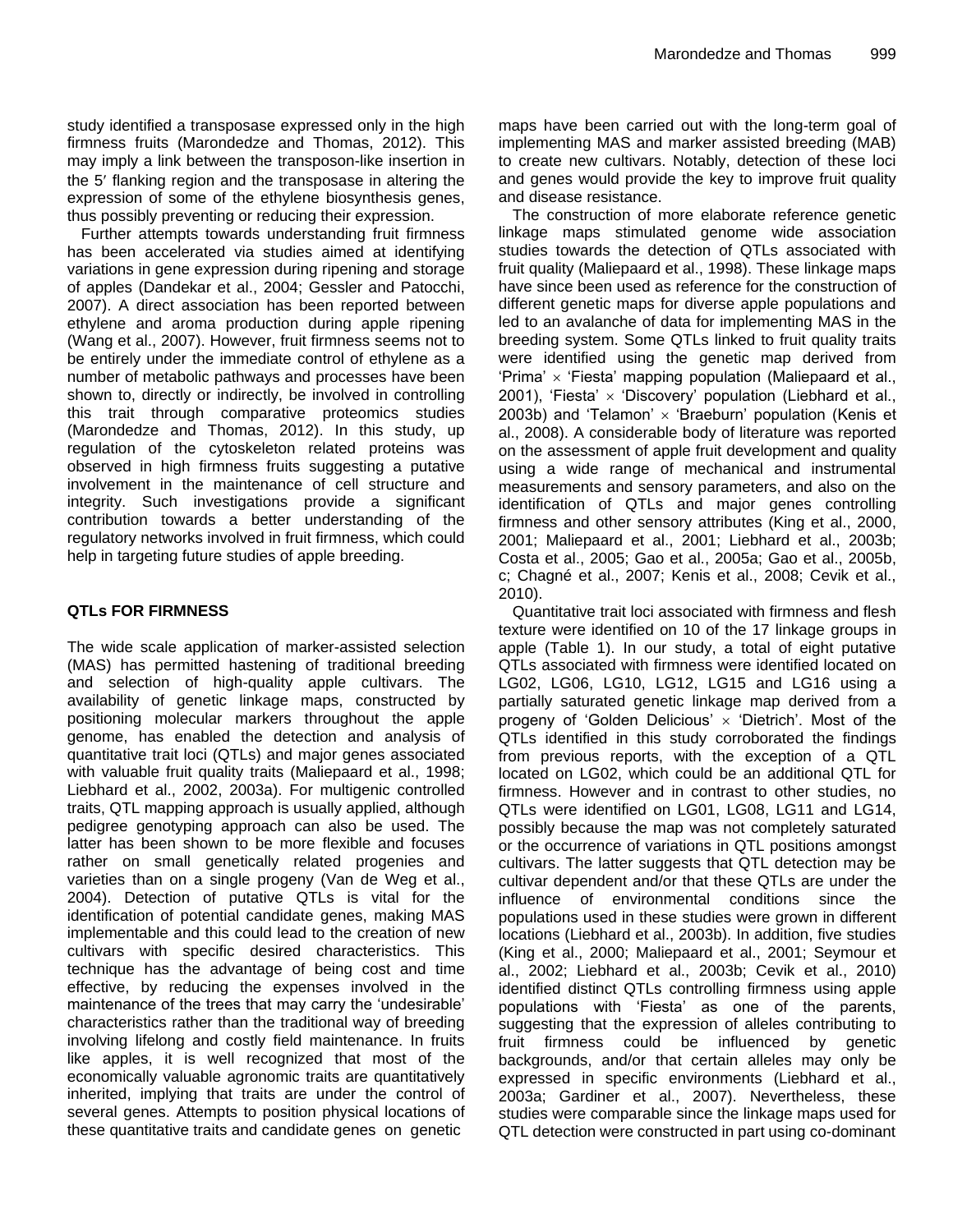| <b>Trait</b>         | Linkage group               |                                |                          |                             |                   |            |                          |                   |                     |                   |                             |                                |                    |            |
|----------------------|-----------------------------|--------------------------------|--------------------------|-----------------------------|-------------------|------------|--------------------------|-------------------|---------------------|-------------------|-----------------------------|--------------------------------|--------------------|------------|
|                      |                             |                                |                          |                             | 'n                | 8          | 9                        | 10                | 11                  | 12                | 13                          | 14                             | 15                 | 16         |
| Fruit flesh firmness | $\mathbf{v}$ a, d<br>$\sim$ | $\mathbf{v}^{\mathbf{e}}$<br>⌒ |                          |                             | $X^{\rm c}$       | $X^{a, d}$ |                          | $X^{a, d}$        | $\vee$ <sup>C</sup> | $X^{\rm c}$       |                             | $\mathbf{v}^{\mathsf{c}}$<br>∧ | $\vee$ e<br>$\sim$ | $X^e$      |
| Hardness             |                             |                                |                          |                             |                   |            |                          | $X^{a, d}$        |                     |                   |                             |                                |                    |            |
| Crispness            | $\mathbf{v}$ a, d           | $\vee$ e<br>⌒                  | $\mathbf{v}^e$<br>∧      | $\mathbf{v}$ a, d<br>$\sim$ |                   |            |                          | $\mathbf{v}$ a, d |                     | $\mathbf{v}$ a, d | $\mathbf{v}$ a, d<br>$\sim$ |                                |                    | $X^{a, d}$ |
| Juiciness            | $\mathbf{v}$ a, d<br>$\sim$ |                                | $\mathbf{v}^e$<br>$\sim$ |                             |                   |            | $\mathbf{v}^e$<br>$\sim$ |                   |                     | $\mathbf{v}$ a, d |                             | $\mathsf{v}$<br>⋏              | $\vee$ e<br>⌒      | $X^a$      |
| Sponginess           | $\mathbf{v}$ a, d           |                                |                          | $\mathbf{v}$ a, d<br>$\sim$ | $\mathbf{v}$ a, d |            |                          |                   |                     |                   |                             |                                |                    | $X^{a, d}$ |
| Compression          | vυ                          |                                |                          |                             | vD<br>⌒           | vD<br>⌒    |                          |                   |                     | V <sub>D</sub>    |                             |                                | <b>VD</b>          |            |
| Slow breakdown       | $\sqrt{a}$ . d<br>$\sim$    |                                |                          |                             |                   |            |                          |                   |                     |                   |                             |                                |                    |            |

**Table 1.** Quantitative trait loci controlling fruit firmness and related quality traits in *Malus.*

 $^{\rm a}$ King et al., 2000;  $^{\rm b}$ King et al., 2001;  $^{\rm c}$ Liebhard et al., 2003b;  $^{\rm d}$ Maliepaard et al., 2001 and  $^{\rm e}$ Marondedze, 2011.

and transferable simple sequence repeat (SSR) markers (King et al., 2000; Maliepaard et al., 2001; Liebhard et al., 2003b; Kenis and Keulemans, 2005). It is worth noting that a linkage map with a high marker density is of great importance for the precise detection of potential QTLs. This may be one of the reasons why some studies successfully detected QTLs on some linkage groups while others failed. For example, we could not detect any QTLs for firmness and acidity on LG01 and LG08, respectively, while Costa et al. (2008) and Liebhard et al. (2003b) managed to identify the respective QTLs.

In addition, Kenis et al. (2008) assessed the inheritance of fruit quality traits derived from 'Telamon'  $\times$  'Braeburn' mapping population. In this study, a total of 74 putative QTLs were identified as controlling some major fruit physiological traits that include fruit stiffness, flesh firmness, rate of flesh browning and harvest date. Only 26 of these putative QTLs were detected in both of the two years of investigation, demonstrating that QTLs are indeed influenced by the environmental conditions making them rather unstable. Although direct comparisons between studies are difficult as they use different markers and trait evaluation protocols, they still however provide insights about QTLs or genes controlling fruit quality traits.

Recently, two orthologous candidates of Fruitfull-like genes, *MdMADS2.1* and *MdMADS2.2*, were identified in the Malus genome using genetic association studies and were demonstrated to genetically link with QTLs of fruit flesh texture (Cevik et al., 2010). The two paralogous genes showed 99% identity in their predicted coding sequences but illustrated divergence in their non-coding regions. Further, the genetic association between the cortex texture and MdMADS2.1, MdMADS2.2 and MdMADS14, a Shatterproof orthologue, was evaluated using progeny obtained from 'Prima'  $\times$  'Fiesta' cross (Maliepaard et al., 1998) and allowed positioning of MdMADS2.1, MdMADS2.2 and MdMADS14 on LG14, LG06 and LG09, respectively. In another study, one SSR marker mapped corresponding to MdMADS2 (U78948) on LG14 at 45.6 cM using a 'Fiesta' 'Discovery' cross (Silfverberg-Dilworth et al., 2006). This marker showed close proximity to a firmness QTL at position 47 cM (Liebhard et al., 2003b). Conversely, Cevik et al. (2010) showed that conventional QTL analyses could not detect

any association between fruit flesh firmness and *MdMADS2.1*, *MdMADS2.2* and *MdMADS14* genes in the 'Prima'  $\times$  'Fiesta' population. This suggested either a genetic interaction between loci poised by the sizes of the individual locus (Carlborg and Haley, 2004) or differences in alleles inheritance from the two parents (Cevik et al., 2010). Nevertheless, evidence for the association between MdMADS2.1 and flesh fruit firmness in apple was obtained using populationbased genetic association studies, an approach successfully used to identify genes or alleles underlying multifaceted plant traits (Rafalski, 2002; Neale and Savolainen, 2004; Andersen et al., 2005; Gupta et al., 2005; Breseghello and Sorrells, 2006). Although this study linked the MdMDAS2.1 locus with aspects of texture in apple, further important functionalisation could be obtained from analogous genes in other species. For example, in *Arabidopsis thaliana*, the *Fruitfulllike* gene is known to be involved in the negative regulation of genes controlling for valve-margin development (Ferrandiz et al., 2000; Liljegren et al., 2004). The Fruitfull-like orthologues in other fleshy fruit species have been suggested to play an analogous role to the Arabidopsis *Fruitfull-like*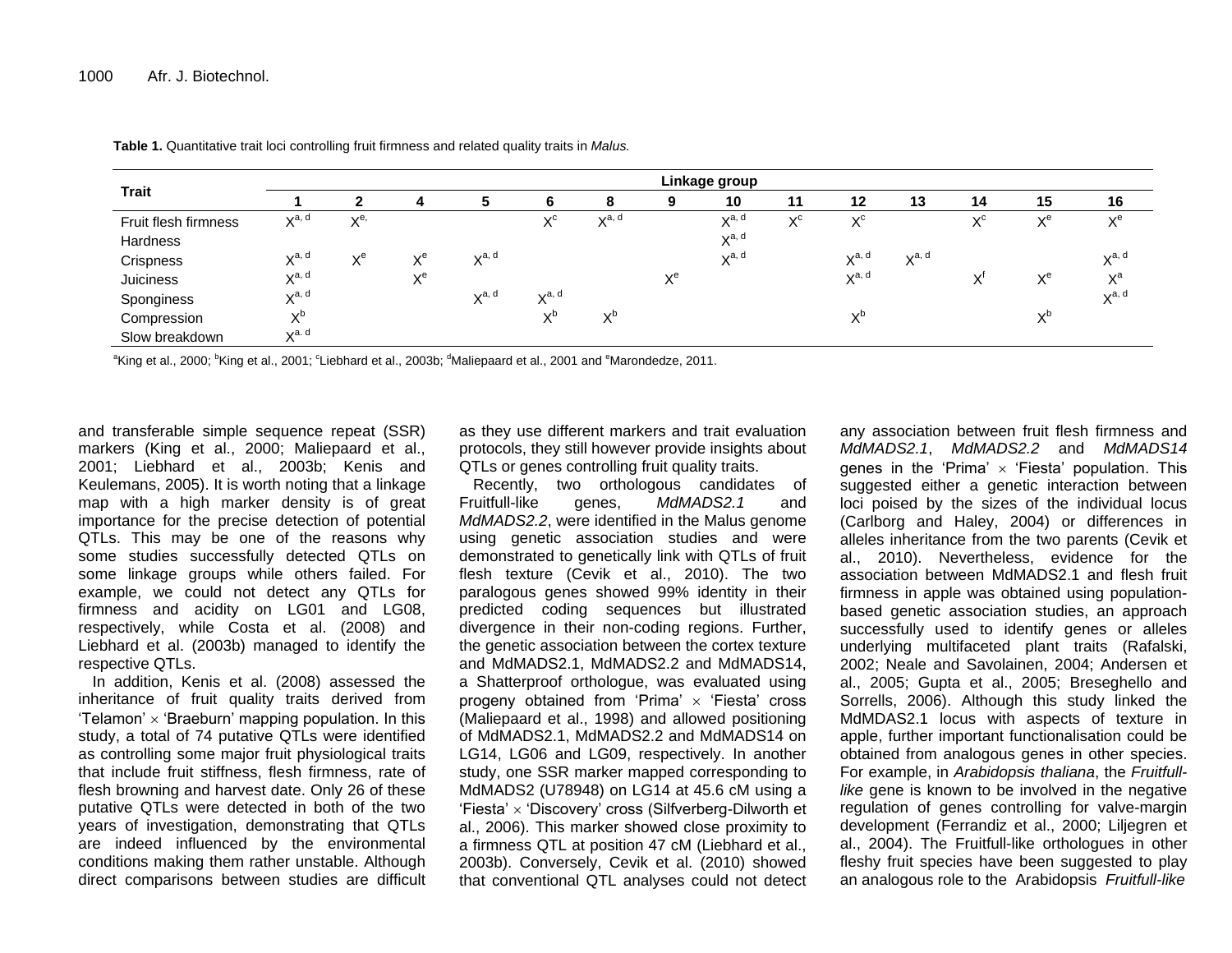gene in repressing cell separation and preventing a total loss of cell-cell adhesion that in turn could lead to firmer fruit phenotypes (Cevik et al., 2010).

#### **OTHER TRAITS INFLUENCING FRUIT TEXTURE**

Firmness together with crispness and juiciness are the main attributes of fruit texture. These attributes have been shown as closely related (Tu et al., 1997; Konopacka and Plocharski, 2001; Kingston, 2010). While firmness can be viewed as the force required to bite into an apple, crispness can be defined as the sound intensity or pitch produced when an apple is first bitten with the front teeth (Fillion and Kilcast, 2002; Harker et al., 2002).

An in-depth analysis of the relationship amongst texture attributes was first attempted by assessing the contributions of mechanical properties of fruit flesh to the observed genetic variations (Maliepaard et al., 1998). Further, quantitative trait analysis was employed to account for the variation of traits like crispness and juiciness using mechanical techniques derived from the compression and wedge fracture tests (King et al., 2000). Significant QTLs, associated with both juiciness and crispness, have been located on LG01 and LG16 (Table 1). An additional QTL for juiciness has been identified in 'Fiesta'  $\times$  'Prima' population, located on LG12 (King et al., 2000). Further, we identified putative QTLs for this trait on LG04, LG09 and LG15 using 'Golden Delicious'  $\times$ 'Dietrich' population. Crispness associated QTLs were detected on LG01, LG05, LG10, LG12, LG13 and LG16 (King et al., 2000, 2001; Maliepaard et al., 2001), and an additional QTL has been detected on LG04. Of interest, is that LG16, in particular, shows a cluster of QTLs associated with firmness, crispness and juiciness, as well as other quality traits compared to other linkage groups (Table 1). Taken together, these studies revealed that specific regions of the apple genome might account for some substantial genetic variation associated with fruit quality.

Recent advanced techniques such as diversity arrays technology (DArT), a technique that offers enhanced multiplexing and generate whole-genome fingerprints by scoring the presence versus absence of DNA fragments through the process of complexity reduction, can be applied to improve accuracy in QTL detection. This technology has successfully been used in rice (*Oryza sativa*), wheat (*Triticum aestivum*), cassava (*Manihot esculenta*), barley (*Hordeum vulgare*) (Wenzl et al., 2004, 2006) and sorghum (*Sorghum bicolor*) (Mace et al., 2008). Its application in apple has also been initiated (Soriano et al., 2008). Owing to the algorithms of the MapQTL software, the identification of QTLs associated with traits of interest is critical during the implementation of MAS since it paves the way to fish out candidate markers for use during MAB. In essence, these candidate markers could be used to screen gene inheritance in

individuals of a given population as early as the seedling stage, thus greatly hastening the selection of individuals displaying quality traits of interest (Mohan et al., 1997; Liebhard et al., 2002; Graham et al., 2009).

#### **CONCLUDING REMARKS AND FUTURE PERSPECTIVES**

Fruit quality traits can be affected by inheritance of alleles at multiple loci and their possible interactions in addition to environmental influence. This factorial combination poses a key challenge to modern fruit genetic research. As such, further functional genetic studies are needed to elaborate on the biological basis that links traits to genes. For example, linking the relation between *MdMADS2.1* and fruit flesh firmness. While genetic mapping allows for the identification of putative QTLs associated with agronomic traits, transcriptomics and proteomics on the other hand, are complements by providing insight into the functome influencing the variability observed at the phenotypic level between cultivars and/or plants of a same cultivar. These approaches in turn promote targeted candidate gene mapping. Further, they provide connections between datasets from proteomics, genomics and phenotypic analyses, thus integrating these modern 'omics' tools of crop biotechnology with traditional fruit breeding approaches to transform selection of cultivars and/or individuals with desired characteristics. This integration could be the ultimate breeding strategy in order to produce cultivars with increased shelf life and firmness conservation after storage. However, this is still a challenging operation for breeders and plant scientists and despite plant breeders' achievements, using classical approaches, tremendous opportunities do still exist to accelerate and expedite new cultivar(s) development and deployment through MAB. This could help increasing profitability and sustainability faced by industries due to poor fruit quality and therefore, meeting the dynamic industry, market and consumer preferences. Of importance to note is that several groups have since taken initiatives contributing towards developing sustainable agricultural practices to meet consumer demands, like the National Apple Breeding Association in China, the USDA-ARS/Cornell University Apple Rootstock Breeding in the US and numerous EUprojects such as the European Apple Genome Mapping Project (EAGMAP), the Durable Apple Resistance in Europe (DARE) and the High Quality Disease Resistant Apples for a Sustainable agriculture (HIDRAS, QLK5- CT-2002-01-01492) and have significantly contributed to molecular apple breeding (King, 1996; Lespinasse et al., 2000; Gianfranceschi and Soglio, 2004).

In précis, a number of factors contribute to disparities in the outcome of QTL analysis, for example, selection of cultivars, population size and structure, environmental conditions, or number and density of markers per linkage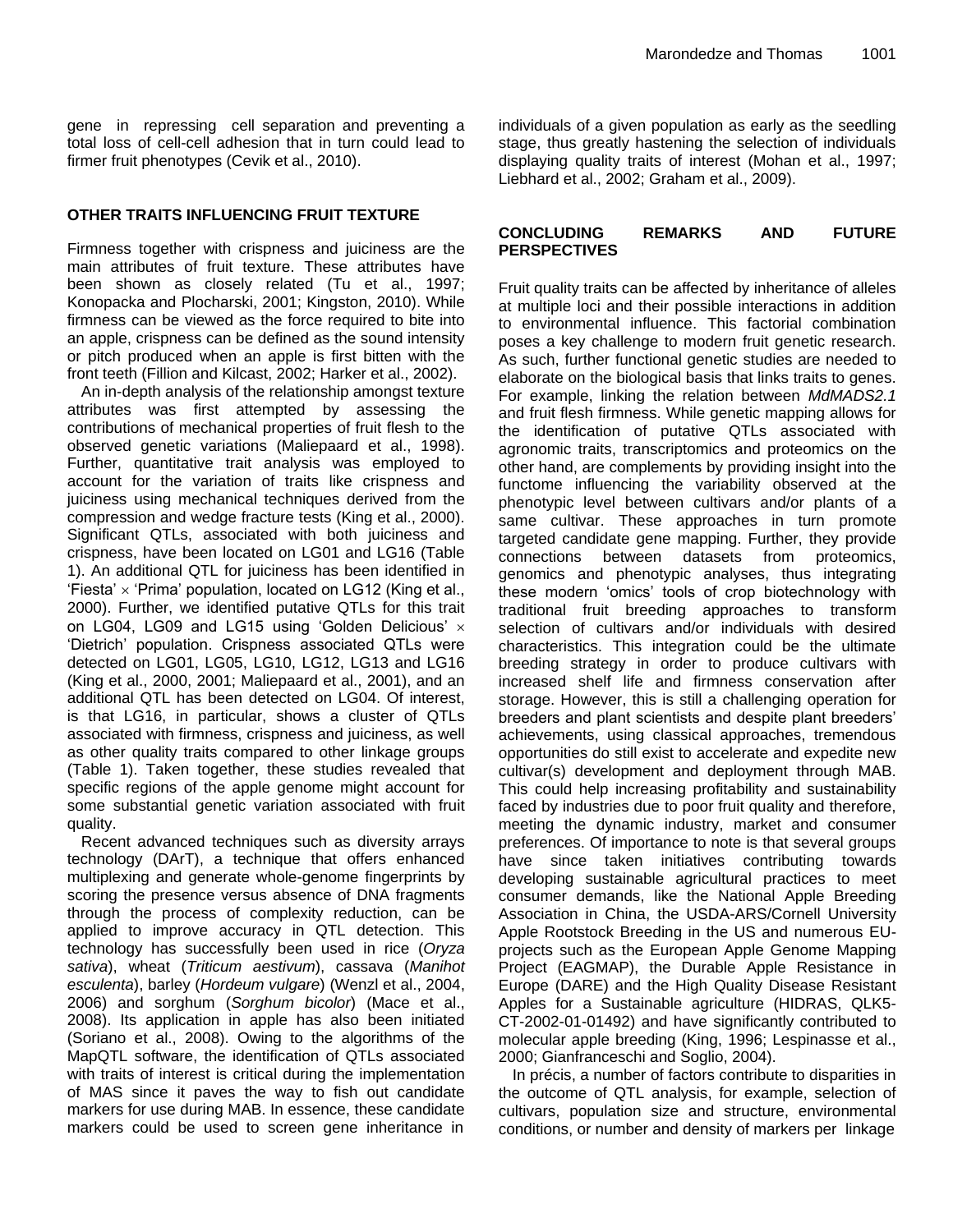group (Liebhard et al., 2003b; Pillen et al., 2003; Gardiner et al., 2007). Despite all this, an increasing number of QTLs and candidate genes have been identified as associated with agronomical and economical valuable traits. Introduction of the DArT markers, and the recent release of the apple genome (Velasco et al., 2010) will beyond no doubt accelerate saturation of linkage maps hence, making the detection of QTLs and candidate genes more accurate and valuable. This may assist in developing a common reference genetic map that would provide efficient means of locating genes of interest within a target genome.

#### **ACKNOWLEDGEMENTS**

The authors wish to thank Prof. Christoph Gehring and Dr. Fouad Lemtiri-Chlieh for critically revising the review.

#### **REFERENCES**

- Abbott JA, Affeldt HA, Liljedah LA (1992). Firmness measurement of stored delicious apples by sensory methods, Magness-Taylor, and Sonic transmission. J. Am. Soc. Hortic. Sci. 117:590-595.
- Abbott JA, Watada AE, Massie DR (1984). Sensory and instrument measurement of apple texture. J. Am. Soc. Hortic. Sci. 109:221-228.
- Abeles FB, Biles CL (1991). Cellulase activity in developing apple fruits. Sci. Hortic. 47:77-87.
- Andersen JR, Schrag T, Melchinger AE, Zein I, Lubberstedt T (2005). Validation of Dwarf8 polymorphisms associated with flowering time in elite European inbred lines of maize (*Zea mays* L.). Theor. Appl. Genet. 111:206-217.
- Bapat VA, Trivedi PK, Ghosh A, Sane VA, Ganapathi TR, Nath P (2010). Ripening of fleshy fruit: Molecular insight and the role of ethylene. Biotechnol. Adv. 28:94-107.
- Breseghello F, Sorrells ME (2006). Association mapping of kernel size and milling quality in wheat (*Triticum aestivum* L.) cultivars. Genetics 2:1165-1177.
- Brummell DA, Harpster MH (2001). Cell wall metabolism in fruit softening and quality and its manipulation in transgenic plants. Plant Mol. Biol. 47:311-340.
- Carlborg O, Haley CS (2004). Epistasis: too often neglected in complex trait studies? Nat. Rev. Genet. 5:618-625.
- Cevik V, Ryder CD, Popovich A, Manning K, King GJ, Seymour GB (2010). A FRUITFULL-like gene is associated with genetic variation for fruit flesh firmness in apple (*Malus domestica* Borkh.). Tree Genet. Genomes 6:271-279.
- Chagné D, Carlisle CM, Blond C, Volz RK, Whitworth CJ, Oraguzie NC, Crowhurst RN, Allan AC, Espley RV, Hellens R, Gardiner SE (2007). Mapping a candidate gene (*MdMYB10*) for red flesh and foliage colour in apple. BMC Genomics. 8:212.
- Costa F, Stella S, Van de Weg WE, Guerra W, Cecchinel M, Dalla Via J, Koller B, Sansavini S (2005). Role of the genes Md-ACO1 and Md-ACS1 in ethylene production and shelf life of apple (*Malus domestica* Borkh). Euphytica 141:181-190.
- Costa F, Van de Weg WE, Stella S, Dondini L, Pratesi D, Musacchi S, Sansavini S (2008). Map position and functional allelic diversity of Md-Exp7, a new putative expansin gene associated with fruits oftening in apple *Malus x domestica* Borkh.) and pear (*Pyrus communis*). Tree Genet. Genomes 4:575-586.
- Dandekar AM, Teo G, Defilippi BG, Uratsu SL, Passey AJ, Kader AA, Stow JR, Colgan RJ, James DJ (2004). Effect of down-regulation of ethylene biosynthesis on fruit flavor complex in apple fruit. Transgenic Res. 13:373-384.
- DeEll JR, Murr D, Porteous MD, Rupasinghe HV (2002). Influence of temperature and duration of 1-methylcyclopropene (1-MCP)

treatment on apple quality. Postharvest Biol. Technol. 24:349-353.

- Eigenmann C, Kellerhals M (2007). Which apples do the consumers require? Agrarforschung. 14:4-9.
- Ferrandiz C, Gu Q, Martienssen R, Yanofsky MF (2000). Redundant regulation of meristem identity and plant architecture by FRUITFULL, APETALA1 and CAULIFLOWER. Development 127:725-734.
- Fillion L, Kilcast D (2002). Consumer perception of crispness and crunchiness in fruits and vegetables. Food Qual. Prefer. 13:23-29.
- Food and Agriculture Organization of the United Nations (FAOSTAT), http://faostat.fao.org/faostat [September 2012].
- Gao ZS, van de Weg WE, Schaart JG, Schouten HJ, Tran DH, Kodde L, van der Meer IM, van der Geest AH, Kodde J, Breiteneder H, Hoffmann-Sommergruber K, Bosch D, Gilissen LJ (2005a). Genomic cloning and linkage mapping of the Mal d 1 (PR-10) gene family in apple (*Malus domestica*). Theor. Appl. Genet. 111:171-183.
- Gao ZS, van de Weg WE, Schaart JG, van Arkel G, Breiteneder H, Hoffmann-Sommergruber K, Gilissen LJWJ (2005b). Genomic characterization and linkage mapping of the apple allergen genes *Mal d 2* (thaumatin-like protein) and *Mal d 4* (profilin). Theor. Appl. Genet. 111:1087-1097.
- Gao ZS, van de Weg WE, Schaart JG, van der Meer IM, Kodde L, Laimer M, Breiteneder H, Hoffmann-Sommergruber K, Gilissen LJ (2005c). Linkage map positions and allelic diversity of two Mal d 3 (non-specific lipid transfer protein) genes in the cultivated apple (*Malus domestica*). Theor. Appl. Genet. 110:479-491.
- Gardiner SE, Bus VGM, Rusholme D, Chagné D, Rikkerink EHA (2007). Apple, In: Kole, C. ed. Genome mapping and molecular breeding in plants. Fruits and Nuts. Berlin, Springer, pp. 1-62.
- Gessler C, Patocchi A (2007). Recombinant DNA technology in apple. Adv. Biochem. Eng./Biotechnol. 107:113-132.
- Gianfranceschi L, Soglio V (2004). The European project HiDRAS: innovative multidisciplinary approaches to breeding high quality disease resistant apples. Acta Hortic. 663:327-330.
- Goulao LF, Oliveira CM (2008). Cell wall modifications during fruit ripening: when a fruit is not the fruit. Trends Food Sci. Technol. 19:4- 25.
- Graham J, Hackett CA, Smith K, Woodhead M, Hein I, McCallum S (2009). Mapping QTLs for developmental traits in raspberry from bud break to ripe fruit. Theor. Appl. Genet. 118:1143-1156.
- Gupta K, Rustgi S, Kulwal L (2005). Linkage disequilibrium and association studies in higher plants: Present status and future prospects. Plant Mol. Biol. 4:461-485.
- Harker FR, Maindonald J, Murray SH, Gunson FA, Hallett IC, Walker SB (2002). Sensory interpretation of instrumental measurements 1: texture of apple fruit. Postharvest Biol. Technol. 24:225-239.
- Jaeger SR, Andani Z, Wakeling IN, MacFie HJH (1998). Consumer preference for fresh and aged apples: a cross-cultural comparison. Food Qual. Prefer. 9(5):355-366.
- Johnston JW, Gunaseelan K, Pidakala P, Wang M, Schaffer RJ (2009). Co-ordination of early and late ripening events in apples is regulated through differential sensitivities to ethylene. J. Exp. Bot. 60:2689- 2699.
- Johnston JW, Hewett EW, Hertog ML (2002). Postharvest softening of apple (*Malus domestica*) fruit. N.Z. J. Crop Hortic. Sci. 30:145-160.
- Kenis K, Keulemans J (2005). Genetic linkage maps of two apple cultivars (*Malus x domestica* Borkh.) based on AFLP and microsatellite markers. Mol. Breed. 15:205-219.
- Kenis K, Keulemans J, Davey MW (2008). Identification and stability of QTLs for fruit quality traits in apple. Tree Genet. Genomes 4:647-661.
- Kilcast D, Fillion L (2001). Understanding consumer requirements for fruit and vegetable texture. Nutr. Food Sci. 31:221-225.
- King GJ (1996). Progress of apple genetic mapping in Europe. Hortic. Sci. 31:1108-1116.
- King GJ, Lynn JR, Dover CJ, Evans KM, Seymour GB (2001). Resolution of quantitative trait loci for mechanical measures accounting for genetic variation in fruit texture of apple (*Malus pumila* Mill.). Theor. Appl. Genet. 102:1227-1235.
- King GJ, Maliepaard C, Lynn JR, Alston FH, Durel CE, Evans KM, Griffon B, Laurens F, Manganaris AG, Schrevens T, Tartarini S, Verhaegh J (2000). Quantitative genetic analysis and comparison of physical and sensory descriptors relating to fruit flesh firmness in apple (*Malus pumila* Mill.). Theor. Appl. Genet. 100:1074-1084.